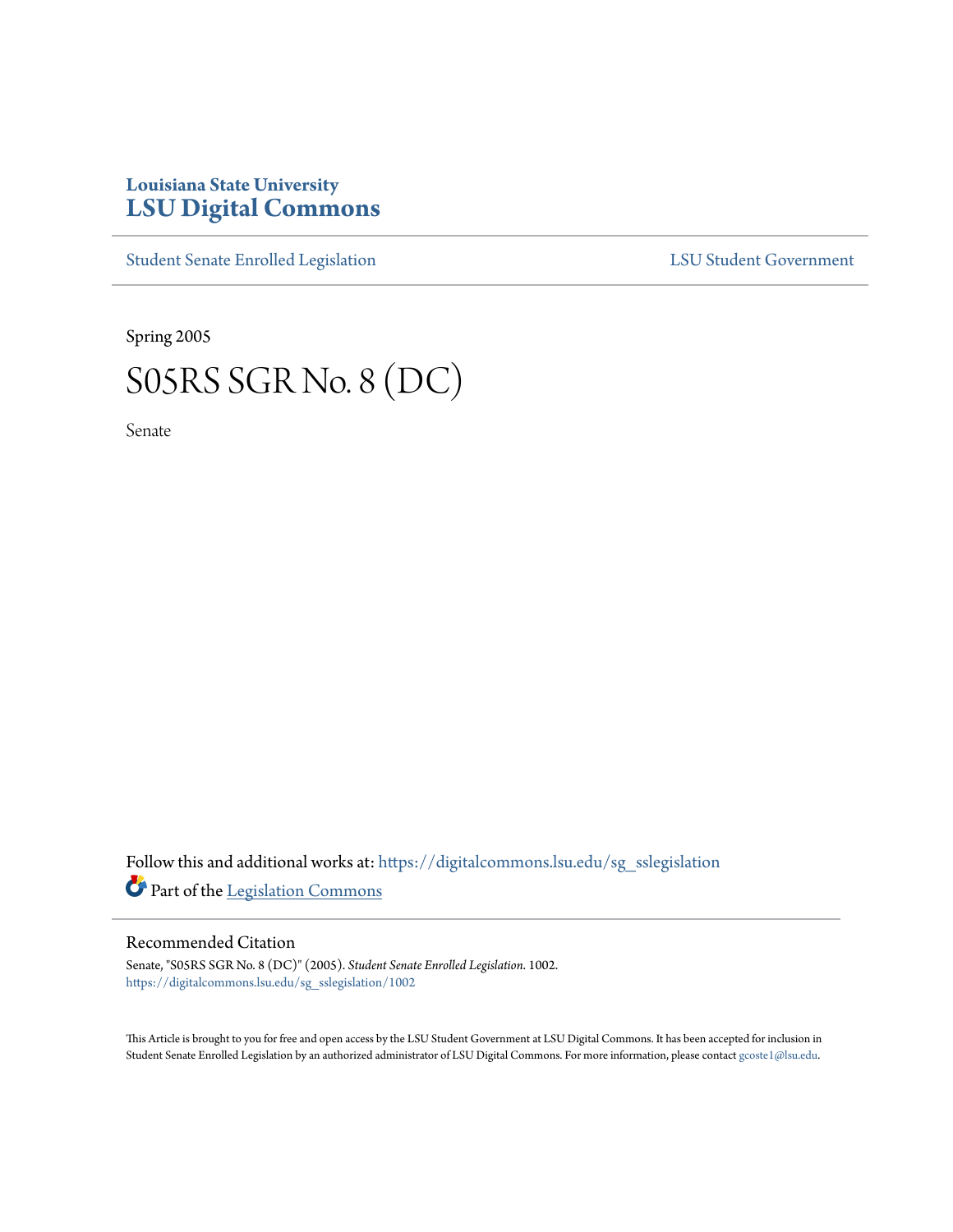| STUDENT GOVERNMENT                  | <b>Enrolled</b>                                                                                                                                                                                                                                                                                                                                                                                                                                                |
|-------------------------------------|----------------------------------------------------------------------------------------------------------------------------------------------------------------------------------------------------------------------------------------------------------------------------------------------------------------------------------------------------------------------------------------------------------------------------------------------------------------|
| LOUISIANA STATE UNIVERSITY          |                                                                                                                                                                                                                                                                                                                                                                                                                                                                |
| <b>STUDENT SENATE</b>               |                                                                                                                                                                                                                                                                                                                                                                                                                                                                |
| So <sub>5</sub> RS                  |                                                                                                                                                                                                                                                                                                                                                                                                                                                                |
| SGR <sub>NO.</sub> 8                |                                                                                                                                                                                                                                                                                                                                                                                                                                                                |
| <b>ENTIRE STUDENT SENATE</b><br>BY: |                                                                                                                                                                                                                                                                                                                                                                                                                                                                |
|                                     | <b>A RESOLUTION</b>                                                                                                                                                                                                                                                                                                                                                                                                                                            |
|                                     | TO EXPRESS SINCERE AND HEARTFELT CONDOLENCES UPON THE UNTIMELY DEATH OF<br>DUSTIN "DC" CLEMONS A NATIVE OF LEESVILLE, LOUISIANA, AND A STUDENT OF<br><b>LOUISIANA STATE UNIVERSITY</b>                                                                                                                                                                                                                                                                         |
| <b>PARAGRAPH 1:</b>                 | WHEREAS, IT IS WITH PROFOUND REGRET AND SORROW THAT THE<br>MEMBERS OF THE LOUISIANA STATE UNIVERSITY A&M STUDENT<br>SENATE HAVE LEARNED OF THE DEATH OF DUSTIN "DC" CLEMONS                                                                                                                                                                                                                                                                                    |
| <b>PARAGRAPH 2:</b>                 | ON SATURDAY, APRIL 16, 2005, AT THE AGE OF TWENTY, AND<br>WHEREAS, DC WAS A RESIDENT OF BATON ROUGE AND A NATIVE                                                                                                                                                                                                                                                                                                                                               |
|                                     | OF LEESVILLE, LOUISIANA, AND WAS THE SON OF TRACY L.<br>CLEMONS AND RICKY CONNALLY AND GRANDSON OF CLYDE J.<br>CLEMONS AND RICHARD AND WENDY CONNALLY AND DELAINE<br>LITTLETON, AND                                                                                                                                                                                                                                                                            |
| <b>PARAGRAPH 3:</b>                 | WHEREAS, DC WAS A 2003 GRADUATE OF LEESVILLE HIGH<br>SCHOOL WHERE HE EXCELLED IN ACADEMICS, ATHLETICS, AND<br><b>STUDENT GOVERNMENT, AND</b>                                                                                                                                                                                                                                                                                                                   |
| <b>PARAGRAPH 4:</b>                 | WHEREAS, DC WAS A MASS COMMUNICATION SOPHOMORE AT<br>LOUISIANA STATE UNIVERSITY, AND                                                                                                                                                                                                                                                                                                                                                                           |
| <b>PARAGRAPH 5:</b>                 | WHEREAS, DC WAS A FOUNDING FATHER AND VICE PRESIDENT OF<br>PHI DELTA THETA FRATERNITY, FOUNDER AND SECRETARY OF THE<br>CLUB CLUB, SENATOR FOR THE UNIVERSITY COLLEGE CENTER FOR<br>ADVISING AND COUNSELING, FOUNDER OF YOUNG<br>CONSERVATIVES, AND A MEMBER OF SUAVE, STUDENTS FOR<br>STUDENTS, YOUTH ELECT, FRESHMAN EXECUTIVE COMMITTE, AND<br>THE COLLEGE COUNCIL REVISIONS COMMITTEE, BOYS STATE,<br>STUDENT FEE OVERSIGHT COMMITTEE, STUDENT TECH FEE AND |
| <b>PARAGRAPH 6:</b>                 | WHEREAS, DC HAS HAD PROFOUND AND TREMENDOUS IMPACT ON<br>THE LOUISIANA STATE UNIVERSITY COMMUNITY THROUGH HIS<br>DEDICATION AND COMMITMENT TO MULTIPLE ENDEAVORS ON AND<br>OFF CAMPUS, AND                                                                                                                                                                                                                                                                     |
| <b>PARAGRAPH 7:</b>                 | WHEREAS, DC EMBODIED A VIBRANT AND MAGNETIC PERSONA<br>THAT INFLUENCED EVERYONE AROUND HIM TO PURSUE LIFE WITH A<br>POSITIVE OUTLOOK, AND                                                                                                                                                                                                                                                                                                                      |
| <b>PARAGRAPH 8:</b>                 | WHEREAS, DC IS SURVIVED BY HIS PARENTS, GRANDPARENTS,<br>FRATERNITY BROTHERS, AND HIS VAST NUMBER OF FRIENDS<br>THROUGHOUT THE STATE, AND                                                                                                                                                                                                                                                                                                                      |